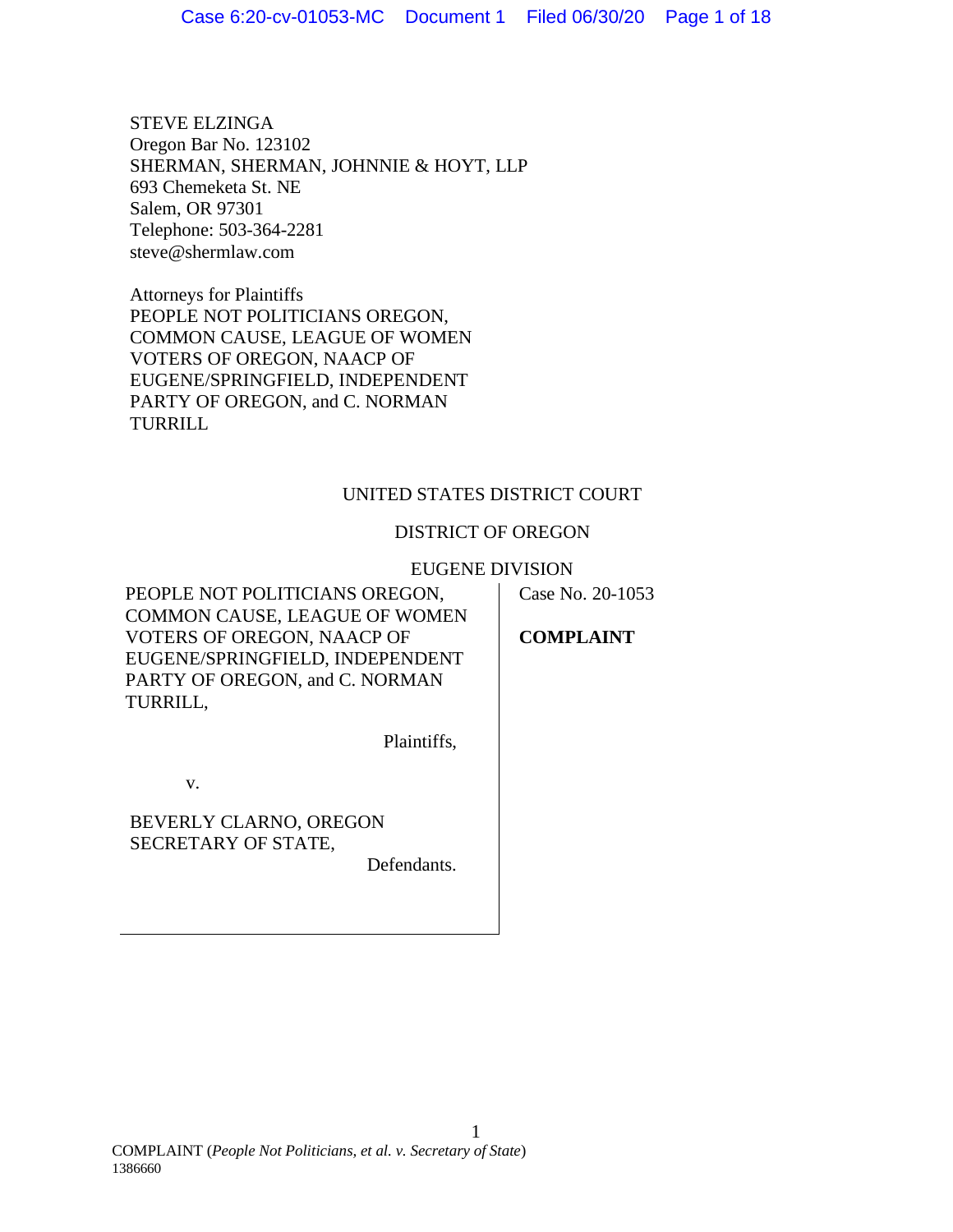## **NATURE OF ACTION**

1. This action arises out the challenges faced by People Not Politicians (PNP) as it has attempted to qualify an initiative for the November 2020 ballot in the midst of the COVID-19 Pandemic ("the Pandemic"). PNP proposes to amend the Oregon Constitution to provide for the establishment of an independent redistricting commission to draw Oregon's electoral maps for the State Senate, State House and U.S. House of Representatives. Toward that end, PNP filed Initiative Petition 57 ("Initiative") on November 16, 2019. People Not Politicians, Initiative 2020-057 (Or. 2019). Since the Initiative was filed and People Not Politicians was cleared to begin signature gathering, however, the Pandemic has gripped our state and country.

2. In response, all levels of the government have issued social distancing requirements that preclude the interpersonal contact necessary to gather sufficient signatures to qualify the Initiative for the November General Election ballot using traditional means. While Oregon does not require signature gathering to take place only in-person, social distancing requirements during this pandemic dramatically limited People Not Politicians' ability to engage in the interpersonal contact traditionally necessary to collect the number of signatures required to qualify for the November 2020 ballot.

3. In an attempt to overcome this unprecedented barrier, PNP embarked on a novel signature gathering campaign that relies almost exclusively on mail and downloadable petition signature gathering methods. Despite these herculean alternative efforts, PNP has not (to date) been able to gather the required number of signatures to qualify for the ballot by the deadline specified by Oregon law. PNP has requested that the Secretary of State adjust both the signature requirement and deadline to account for the exceptional circumstances of the pandemic and the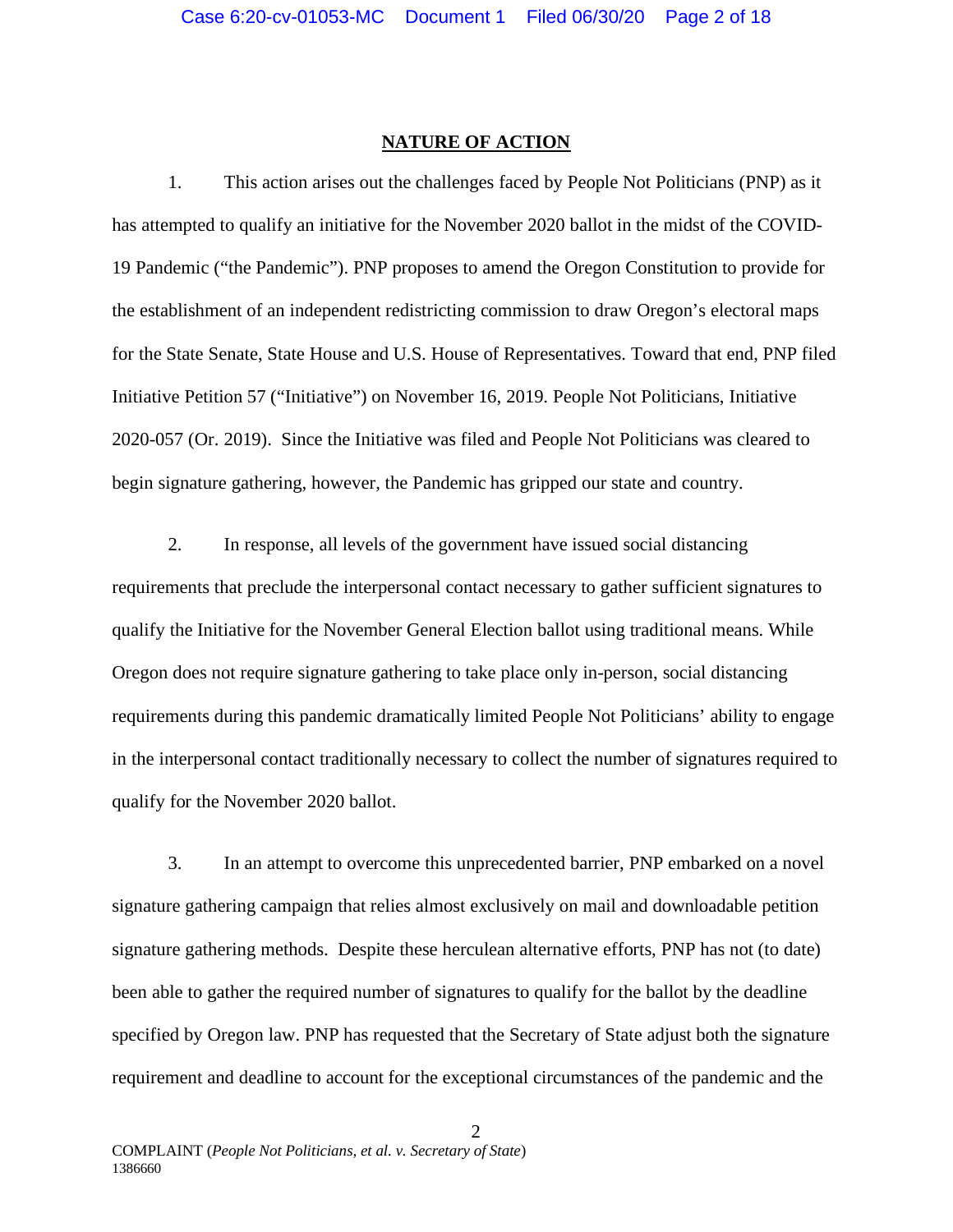#### Case 6:20-cv-01053-MC Document 1 Filed 06/30/20 Page 3 of 18

public health restrictions effectively banning traditional signature-gathering methods for the entirety of PNP's signature-collection period. The Secretary of State refused to adjust its pre-Pandemic requirements to adjust for the barriers to PNP's democratic participation that arose during the pandemic.

4. Accordingly, Plaintiffs bring this as-applied challenge to Oregon's threshold and deadline for signature gathering to qualify for the November General Election ballot.

## **PARTIES**

5. Plaintiff People Not Politicians Oregon (PNP) is a Petition Committee formed pursuant to Or. Rev. Stat. § 260.118. PNP's address is 960 Broadway St. NW, Suite 5, Salem, OR 97301. PNP drafted and filed the Initiative and is advocating for it to qualify for the November ballot and for its ultimate passage. PNP is responsible for circulating the initiative for signature and otherwise qualifying it for the ballot. The interests PNP seeks to protect in this action, in addition to the ability to place the initiative on the ballot, relate to the voting rights of all Oregonians, including its supporters and funders, and these interests are germane to PNP's purpose.

6. Plaintiff Common Cause was founded by John Gardner in 1970 as a nonpartisan "citizens lobby" whose primary mission is to protect and defend the democratic process and make government accountable and responsive to the interests of ordinary people, not merely to those of special interests. Common Cause is one of the Nation's leading democracy organizations and has over 1.1 million members nationwide and 35 state organizations. Common Cause has been a leading advocate of reforms designed to make redistricting a fairer, less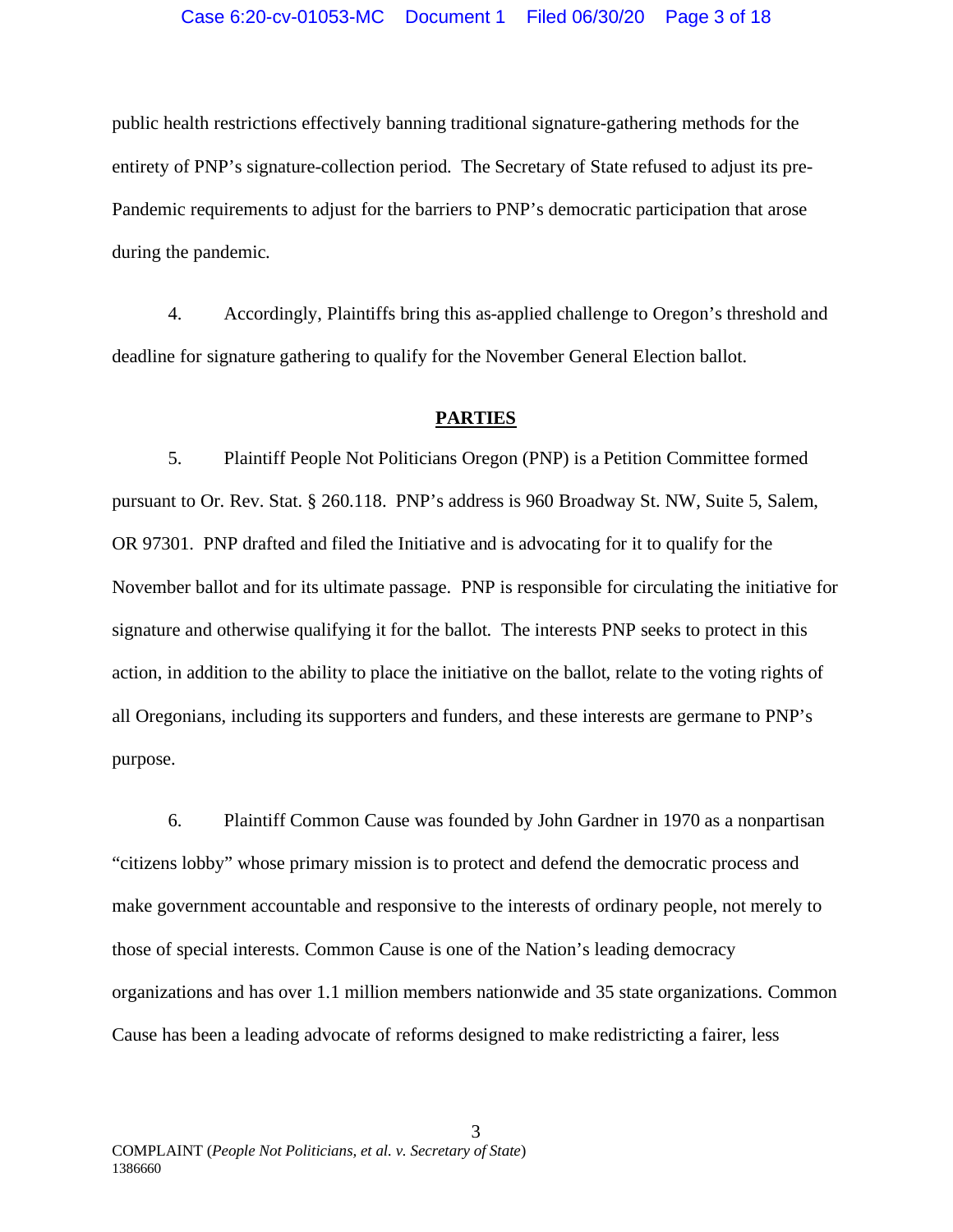## Case 6:20-cv-01053-MC Document 1 Filed 06/30/20 Page 4 of 18

partisan, and more transparent process. This work has included drafting ballot initiatives, leading campaigns to pass reform, and engaging in litigation to end gerrymandering nationwide.

7. Plaintiff League of Women Voters of Oregon (LWVOR) is a grassroots, nonpartisan political organization that encourages informed and active participation in government. LWVOR's purposes are to influence public policy through education and advocacy on a wide range of democracy issues, including redistricting reform. LWVOR also works to encourage active and informed participation in government and to increase understanding of major policy issues. The League seeks to empower citizens to understand governmental issues and to participate in the political process.

8. Plaintiff Eugene/Springfield NAACP (NAACP) is a grassroots nonprofit organization located at 330 High St, Eugene, OR 97401. The mission of NAACP is to ensure the political, educational, social, and economic equality of rights of all persons and to eliminate racebased discrimination. The organization's primary activities include implementation of education programs and events for public awareness and community building. The NAACP also coordinates institutional collaborations to increase cultural inclusion in all areas. NAACP believes that the process of redistricting creates the foundation to all other policy making and that a redistricting process that eliminates or minimizes the role of Oregonians of diverse backgrounds does not serve our state. NAACP is dedicated to ensuring that every Oregonian can participate in our political processes, regardless of race, zip code, socioeconomic status or level of formal education. NAACP is a member of the Executive Committee for PNP and is similarly dedicated to qualifying the Initiative for the November ballot, including asking their members to sign the petition, soliciting volunteers to help with signature gathering activities, and providing community education about the Initiative.

4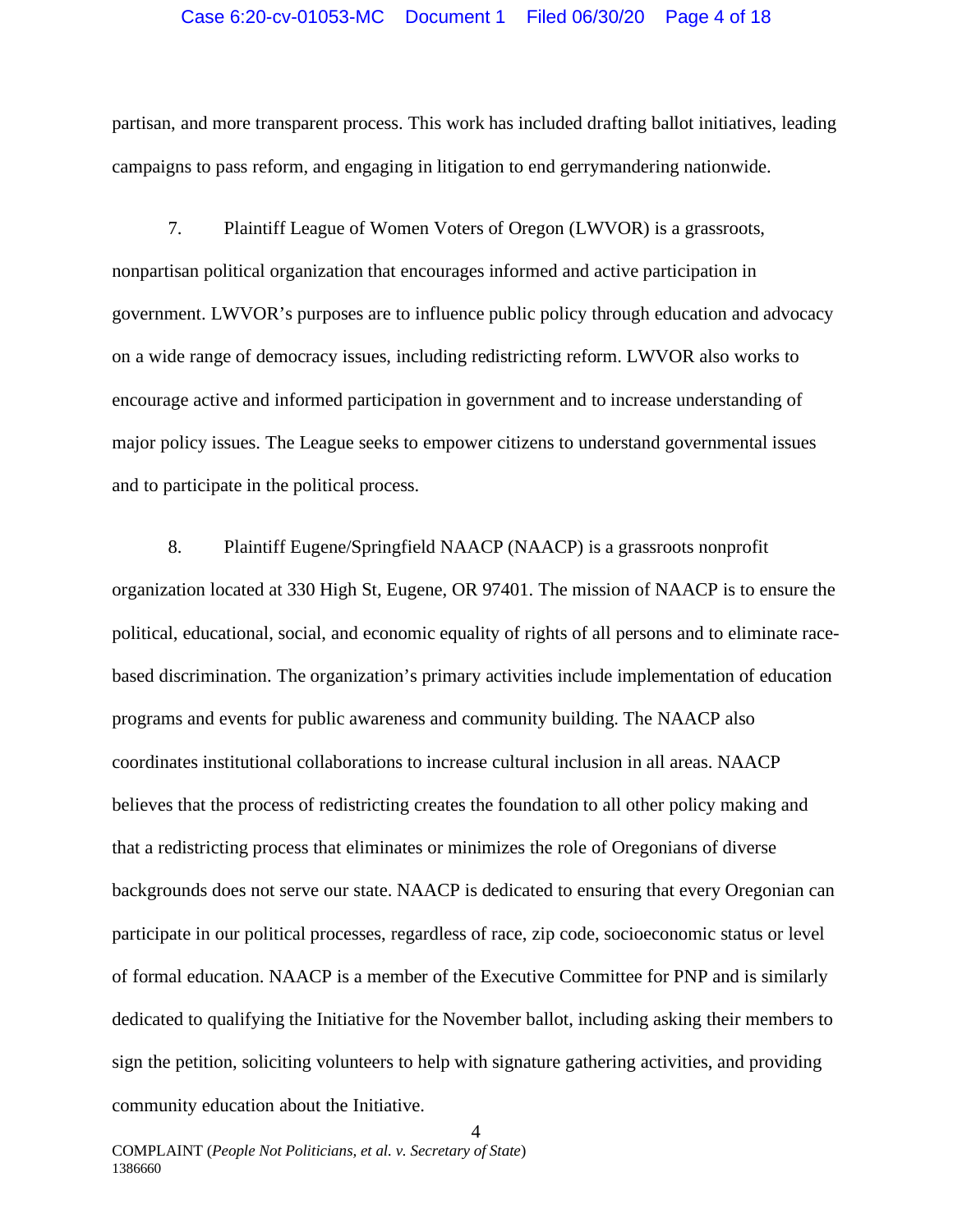## Case 6:20-cv-01053-MC Document 1 Filed 06/30/20 Page 5 of 18

9. Plaintiff Independent Party of Oregon ("IPO") has more than 122,000 members and is the largest third party, by share of registered voters, in any state in the United States. IPO focuses on promoting policies to decrease partisanship, to support election reforms, and to increase transparency in state and local government. IPO believes that redistricting reform, like that introduced in the Initiative, can make Oregon more responsive to the needs of voters and the public good. IPO is a member of the Executive Committee of PNP and dedicates considerable volunteer time and resources to working to qualify the Initiative for the November ballot.

10. Plaintiff C. Norman Turrill is a Chief Petitioner for Initiative Petition 57. He has been a resident of the State of Oregon since 2001 and a member of the League of Women Voters (LWV) since the 1970s. He has engaged in ballot measure signature-gathering campaigns for decades. Turrill was planning to circulate petitions in support of IP 57 as he has in previous campaigns, by approaching people in the streets, in high-traffic public locations and at large public gatherings, with petitions on clipboards. However, Turrill falls into a part of the population that is most vulnerable to serious health repercussions if he contracts the coronavirus that causes COVID-19 disease. The Stay Home restrictions did not allow him to circulate the petition and collect signatures in public in support of IP 57. Turrill personally signed the petition and if the petition fails, he will be unable to vote for an initiative that he enthusiastically supports.

11. Defendant Beverly Clarno is the Oregon Secretary of State and is named as a Defendant in her official capacity. Secretary Clarno is the chief elections officer in the State of Oregon and is charged with receiving filed petitions and determining the sufficiency of signatures. Or. Const. art. IV, § 1, cl. 4(a); Or. Rev. Stat. § 246.110.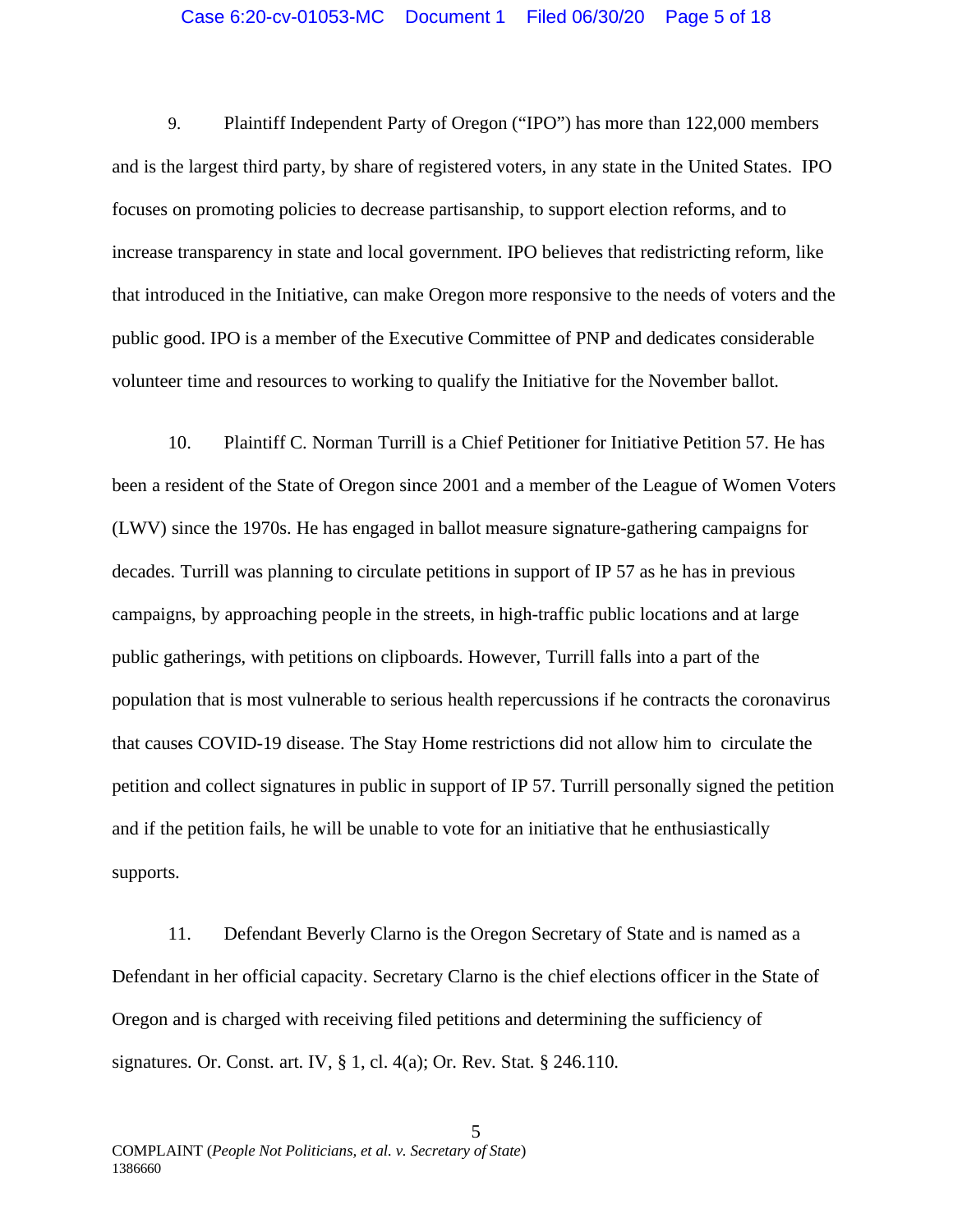## **JURISDICTION AND VENUE**

12. This is a civil rights action that raises federal questions under the United States Constitution, particularly the First and Fourteenth Amendments, and the Civil Rights Act of 1871, 42 U.S.C. § 1983.

13. This Court has federal question jurisdiction pursuant to 28 U.S.C. §§ 1331 and 1343 because this action arises under the U.S. Constitution and seeks equitable and other relief for the deprivation of constitutional rights under color of state law.

14. This Court has jurisdiction to grant declaratory relief pursuant to 28 U.S.C. §§ 2201 and 2202.

15. This Court has personal jurisdiction over Defendant, who is sued in her official capacity. Secretary Clarno is a state official who works in Salem, Oregon.

16. Venue is proper in this District pursuant to 28 U.S.C. § 1391(b)(1) because Defendants are State officials working in Oregon. A substantial part of the events giving rise to these claims occurred and continue to occur in this District, making venue also proper under 28 U.S.C. § 1391(b)(2).

### **FACTUAL BACKGROUND**

## **A. The Initiative**

6 17. On November 12, 2019, Plaintiff filed a prospective initiative petition pursuant to Or. Rev. Stat. § 250.045. If enacted, the Initiative will amend the Oregon State Constitution to provide for an independent citizens redistricting commission to draw electoral districts for the Oregon House, Senate, and U.S. House of Representatives. The commission would be composed of twelve Oregonians who are free from conflicts of interest and represent the diversity of the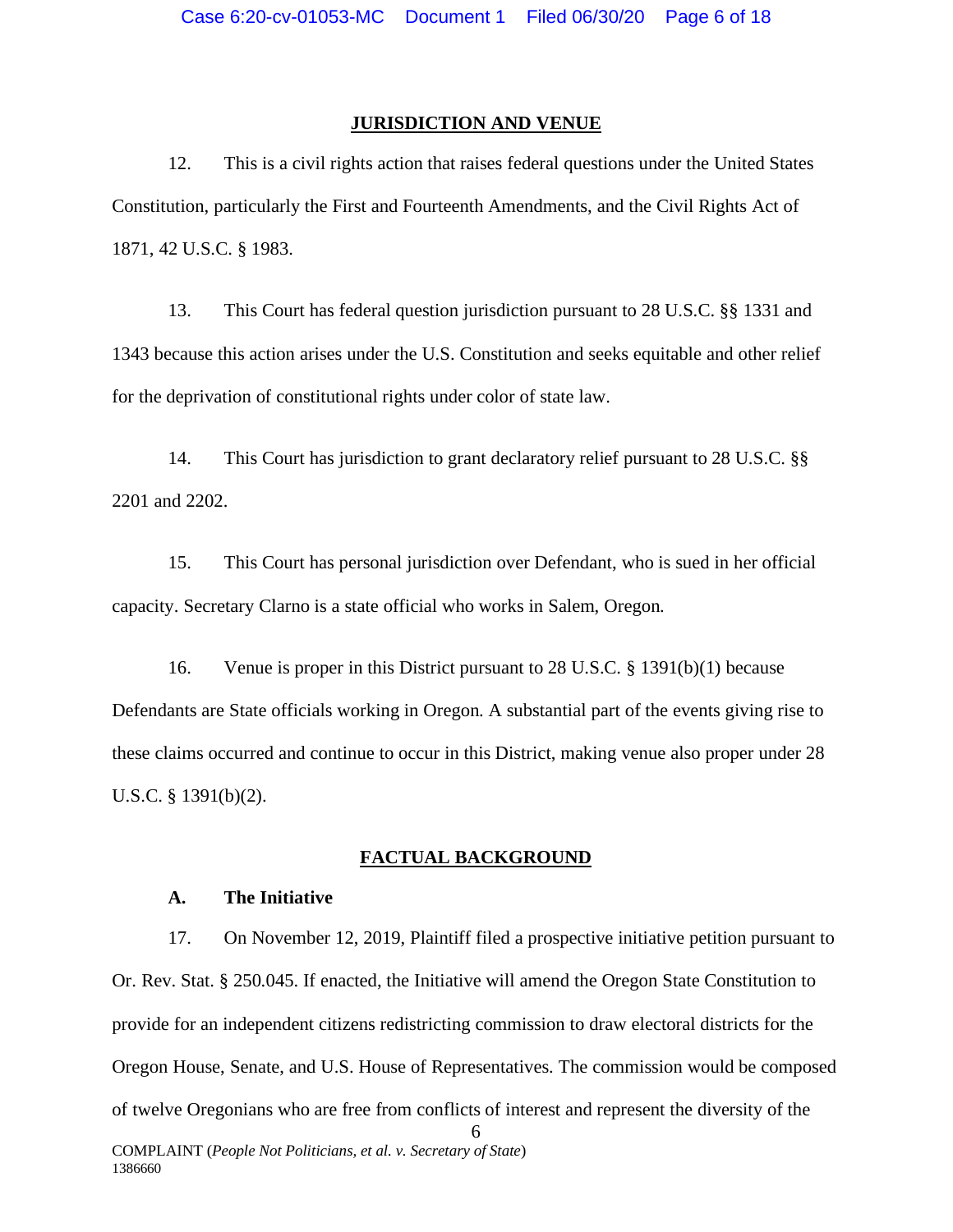## Case 6:20-cv-01053-MC Document 1 Filed 06/30/20 Page 7 of 18

state. The commission would be charged with holding public hearings and providing for public input and required to draw maps in compliance with strict mapping criteria. *See* Initiative Petition 2020-057 (Or. 2019).

18. On December 5, 2019 sponsorship signatures were submitted for verification pursuant to Or. Rev. Stat. § 250.045. These signatures were collected over a 10-day period from November 25 through December 4, 2019, which included the Thanksgiving holiday, through a signature gathering firm that used in-person, on- the-street petition circulators. Pursuant to Or. Rev. Stat. § 250.045, no more than 2000 sponsorship signatures could be collected. On December 20, 2019, the Secretary of State verified 1,656 signatures submitted by PNP and began the ballot title draft process pursuant to Or. Rev. Stat. § 250.065 and Or. Rev. Stat. § 250.067

19. On March 27, 2020, the Oregon Supreme Court approved the final ballot title for Initiative Petition 57.

20. On April 9, 2020, the Secretary of State approved Initiative Petition 57 for circulation. PNP immediately began the process of gathering signatures electronically but did not begin in-person signature gathering because of the stay-at-home orders in place in Oregon, and the need to protect voters, volunteers and paid signature gatherers from potentially contracting the virus.

21. On March 27, 2020, Becca Uherbelau and Emily McClain filed a complaint in Circuit Court of the State of Oregon for the County of Marion alleging that Oregon Secretary of State Bev Clarno erroneously determined that Initiative Petition 57 complied with the procedural requirements of the Oregon Constitution. Complaint, *Uherbelu v. Clarno,* No. 20CV13939 (Or. Cir. Ct. Mar 27, 2020). This matter is currently pending.

7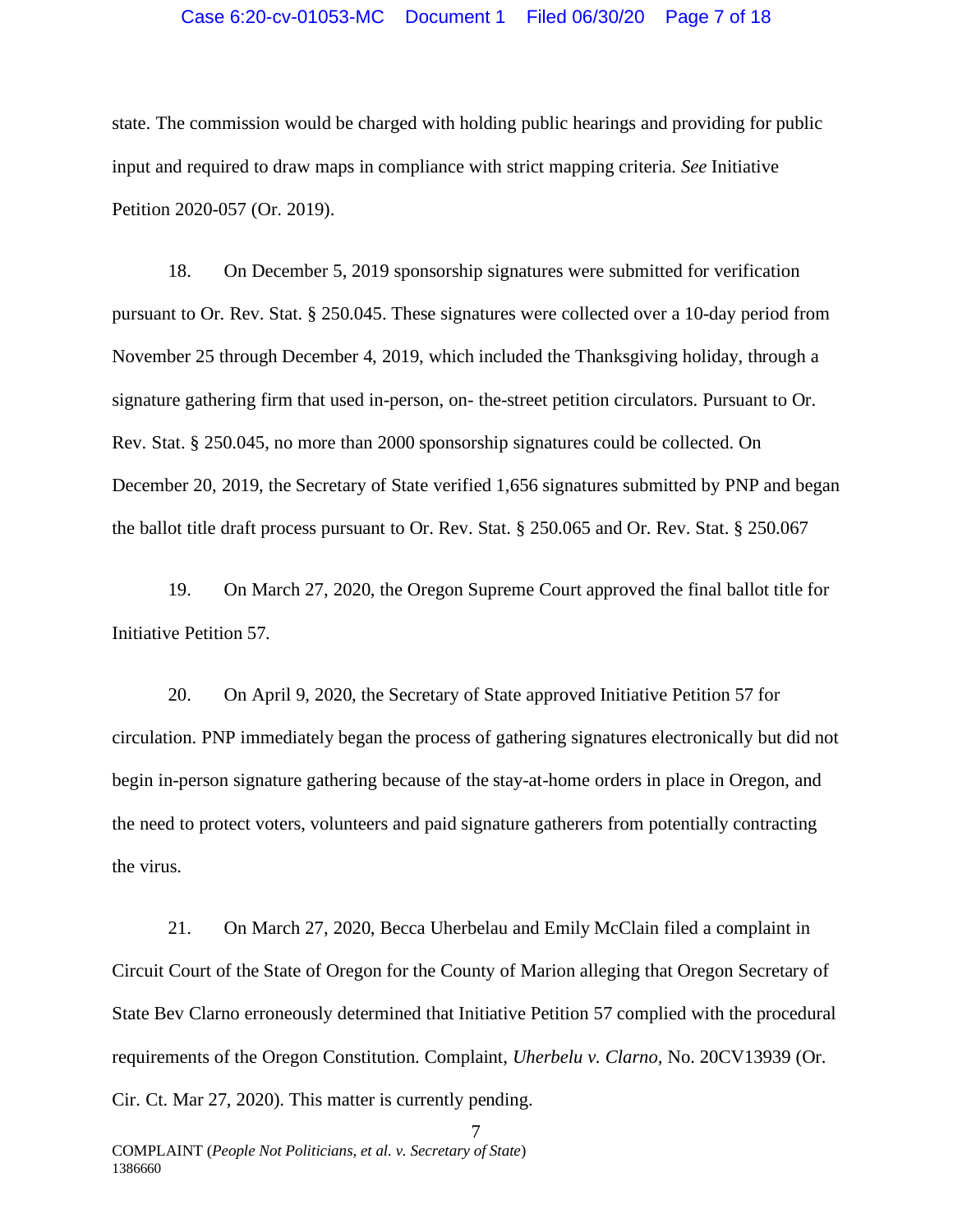## Case 6:20-cv-01053-MC Document 1 Filed 06/30/20 Page 8 of 18

22. Pursuant to the Oregon Constitution, the number of signatures to be collected on a petition to place a constitutional amendment initiative on the ballot is eight percent of the total number of votes cast for candidates for Governor in the most recent election in the state. Or. Const. art IV, § 1, cl. 2(c). For the 2020 election cycle, this requires a petition to garner 149,360 signatures from qualified voters to get on the ballot. The Secretary of State is responsible for receiving the petitions and verifying the signatures of voters on the petition. Or. Rev. Stat. § 250.105.

23. The Oregon Constitution also mandates that a petition must be filed at least four months in advance of the election the initiative is meant to be voted on, which is July 2, 2020 for this election cycle. Or. Const. art IV, § 1, 2(e). If a petition fails to garner the adequate number of signatures to be placed on the ballot in the current election cycle, proponents of the initiative are required start the signature process again from the beginning for the next election cycle. Unger v. Rosenblum, 362 Or. 210, 223 (2017).

## **B. The Pandemic**

24. The Pandemic has resulted in a near total cessation of public activity in Oregon. This necessary public health action is the result of the adoption of guidance by the federal government, adherence to legal directives issued by the Governor of the State of Oregon, as well as general public attitudes in response to an unprecedented global pandemic.

## **1. Effects of the Pandemic on National Policy**

25. On January 30, 2020, the World Health Organization declared that the novel coronavirus (COVID-19) constitutes a Public Health Emergency of International Concern. Over the next two months, President Donald Trump, Congress, and the Centers for Disease Control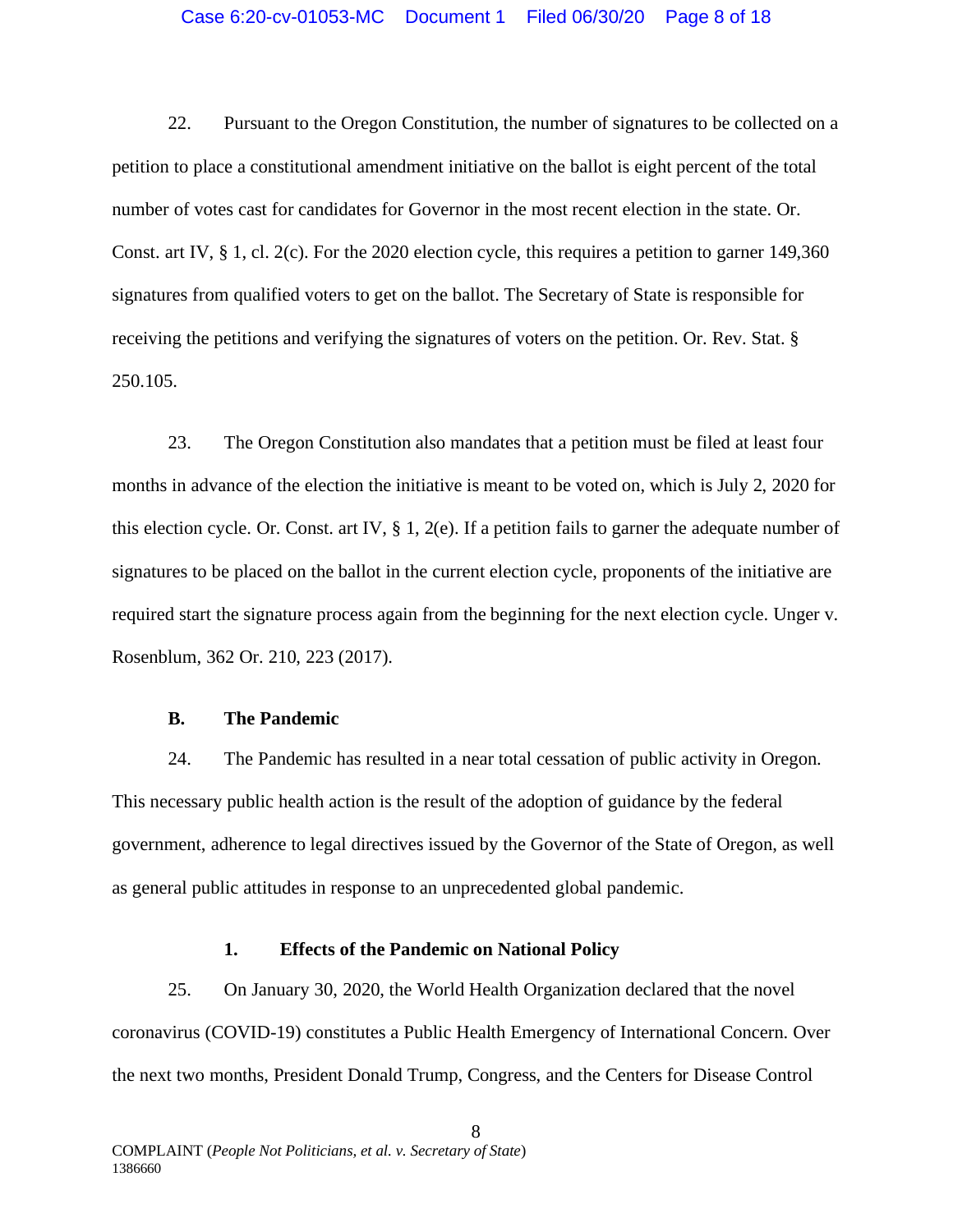## Case 6:20-cv-01053-MC Document 1 Filed 06/30/20 Page 9 of 18

implemented various emergency declarations and public health guidance, including suggested restrictions for communities on the size of social gatherings, social distancing guidelines intended to reduce interpersonal contact, suggested guidelines on how to protect oneself from contracting Covid-19 and how to protect others if one became infected, and clear guidance to listen and follow the instructions of state and local officials.

## **2. Effects of the Pandemic on Oregon State Policy**

26. Nearly simultaneously with the federal government, Oregon Governor Kate Brown issued an escalating series of Executive Orders aimed at protecting public health through the curtailing of public activities and in-person gatherings of unrelated individuals. These Executive Orders, while necessary for public health purposes, severely limited public gatherings that play a central role in signature gathering efforts.

27. On March 7, 2020, Oregon Governor Kate Brown issued Executive Order No. 20- 03, declaring a State of Emergency pursuant to ORS 401.165 *et seq* finding that the novel infectious coronavirus has created a threat to public health and safety, and constitutes a statewide emergency under ORS 401.021(1). The Executive Order established that the state of emergency shall exist for sixty days unless extended or terminated by the Governor.

28. On March 12, 2020, Governor Brown issued Executive Order No. 20-05 Prohibiting Large Gatherings Due to Coronavirus (Covid-19) Outbreak in Oregon. The Executive Order banned gatherings larger than 250 people and ordered the statewide closure of K-12 schools. The Executive Order applied to community, civic, public, leisure, faith-based, and sporting events, concerts, conventions, fundraisers, and any similar events or activities if a minimum of three feet of space cannot be maintained between participants.

9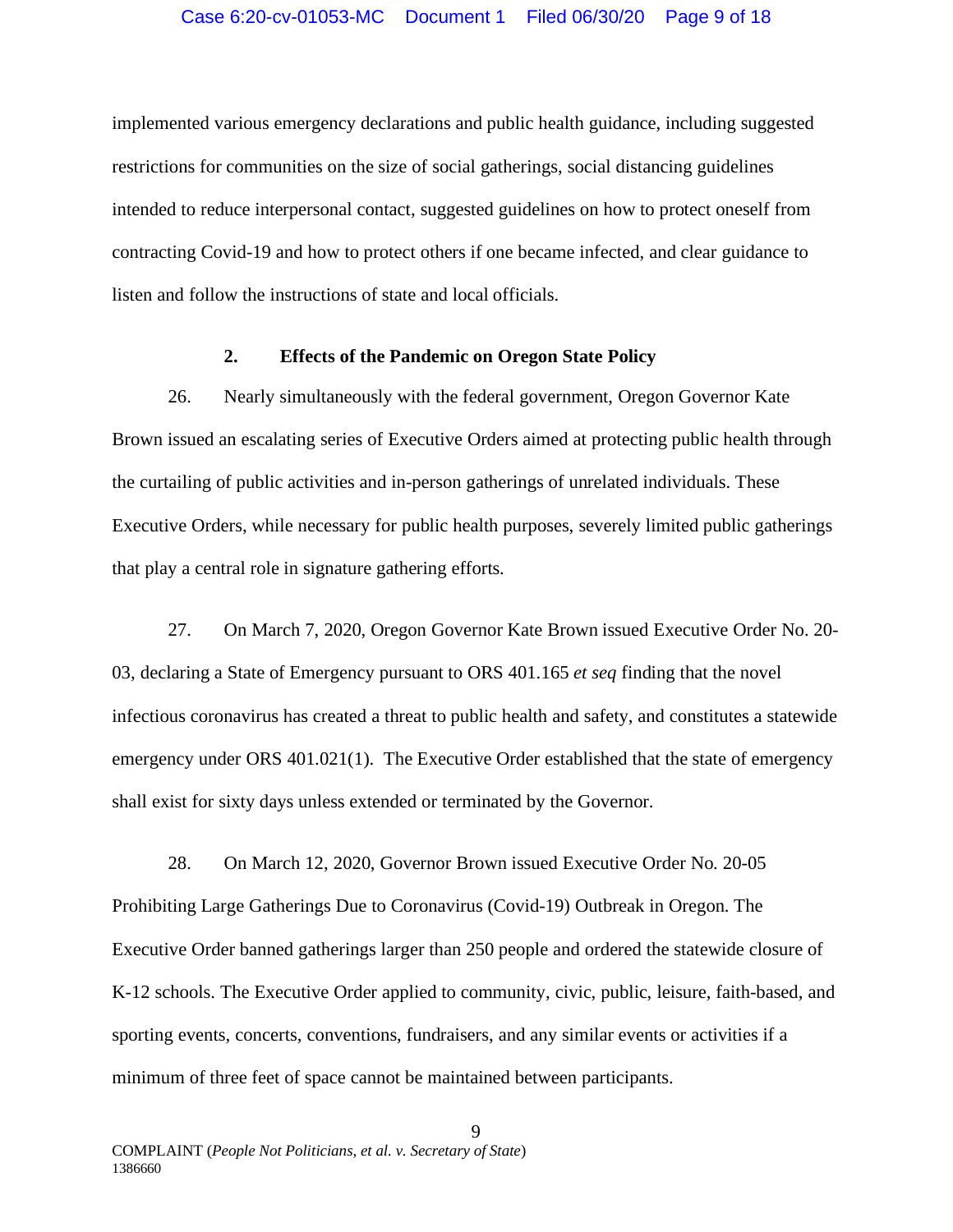29. On March 17, 2020, Governor Brown issued Executive Order No. 20-07 Prohibiting On-Premises Consumption of Food or Drink and Gatherings of More Than 25 People. This Executive Order further restricted public movement, required additional social distancing measures, and bans all public gatherings of 25 or more people.

30. On March 23, 2020, Governor Brown issued Executive Order No. 20-12 Stay Home, Save Lives: Ordering Oregonians to Stay at Home, Closing Specified Retail Businesses, Requiring Social Distancing Measures for Other Public and Private Facilities, and Imposing Requirements for Outdoor Areas and Licensed Childcare Facilities. This Executive Order established mandatory social distancing requirements of at least six feet from any person who does not live in same household, with violations subject to penalties described in ORS 401.990. The order includes no end date, stating that it will remain in effect "until terminated by the governor."

31. On May 1, 2020, Governor Brown signed Executive Order No. 20-24, extending the state of emergency in response to Covid-19 for an additional 60 days through July 6, 2020.

32. On May 14, 2020, Governor Brown issued Executive Order No. 20-25: A Safe and Strong Oregon: Maintaining Essential Health Directives in Response to COVID-19, and Implementing a Phased Approach for Reopening Oregon's Economy. This order established criteria counties would have to meet before being allowed to move to a phased reopening of businesses and other facilities along with permitting gatherings of gradually increasing number of individuals in those counties.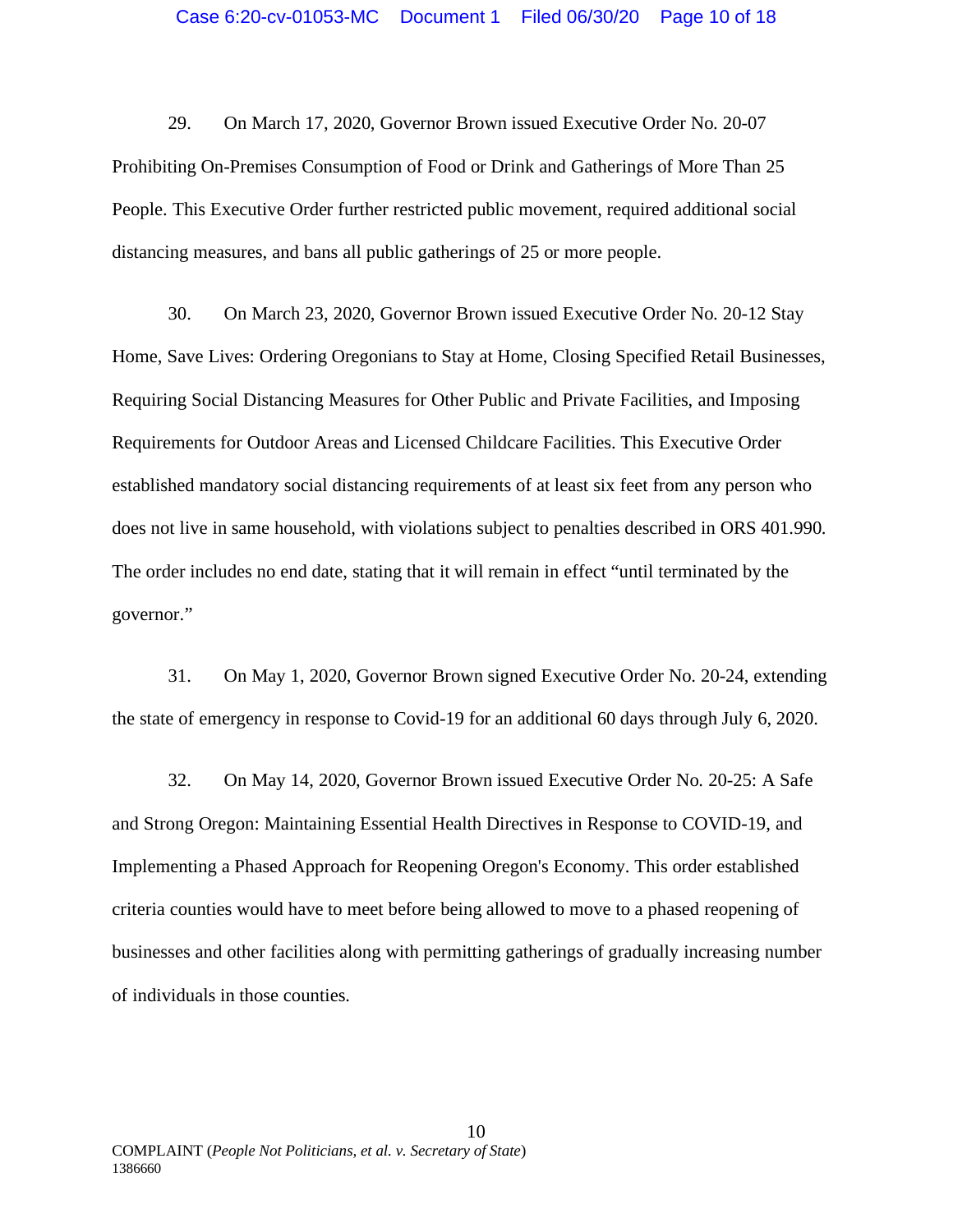33. On May 18, 2020, Baker County Circuit Court judge Matthew Shirtcliff suspended Governor Brown's Executive Order. The Oregon Supreme Court issued a stay on the same day blocking Judge Shirtcliff's order pending its own resolution of the case.

34. On June 12, 2020, the Oregon Supreme Court reversed Judge Shirtcliff and upheld Gov Brown's Stay-Home executive order. *Elkhorn Baptist Church v. Brown*, 366 Or. 506 (2020).

35. By June 19, 2020, Oregon's three most populous counties–Multnomah, Washington, and Clackamas–were granted Phase I reopening status. Aside from Lincoln County, which is also a Phase I county, all other Oregon counties have been granted Phase II status. Phases I and II of Oregon's gradual reopening, and thus restrictions that currently apply to the entire state, mandate physical distancing of at least six feet and significant restrictions on large gatherings.

## **3. Signature-gathering during the pandemic.**

36. Following the rise of the COVID-19 Pandemic, state and local public health restrictions have largely barred the conduct and strategies on which pre-Pandemic signature collection typically relied. Under normal circumstances, signatures are gathered through a variety of methods, all of which rely on extensive in-person contact. Signature gatherers go out into public spaces, such as markets, public transportation nexuses, and other highly-trafficked areas. Signature gatherers approach strangers with a clipboard, petitions forms, pens, and campaign paraphernalia. The signature collection process typically requires signature gatherers to speak one-to-one with potential voters in close physical proximity. If a registered voter agrees to sign the petition form, the volunteer hands them the clipboard, the petition form, and a pen.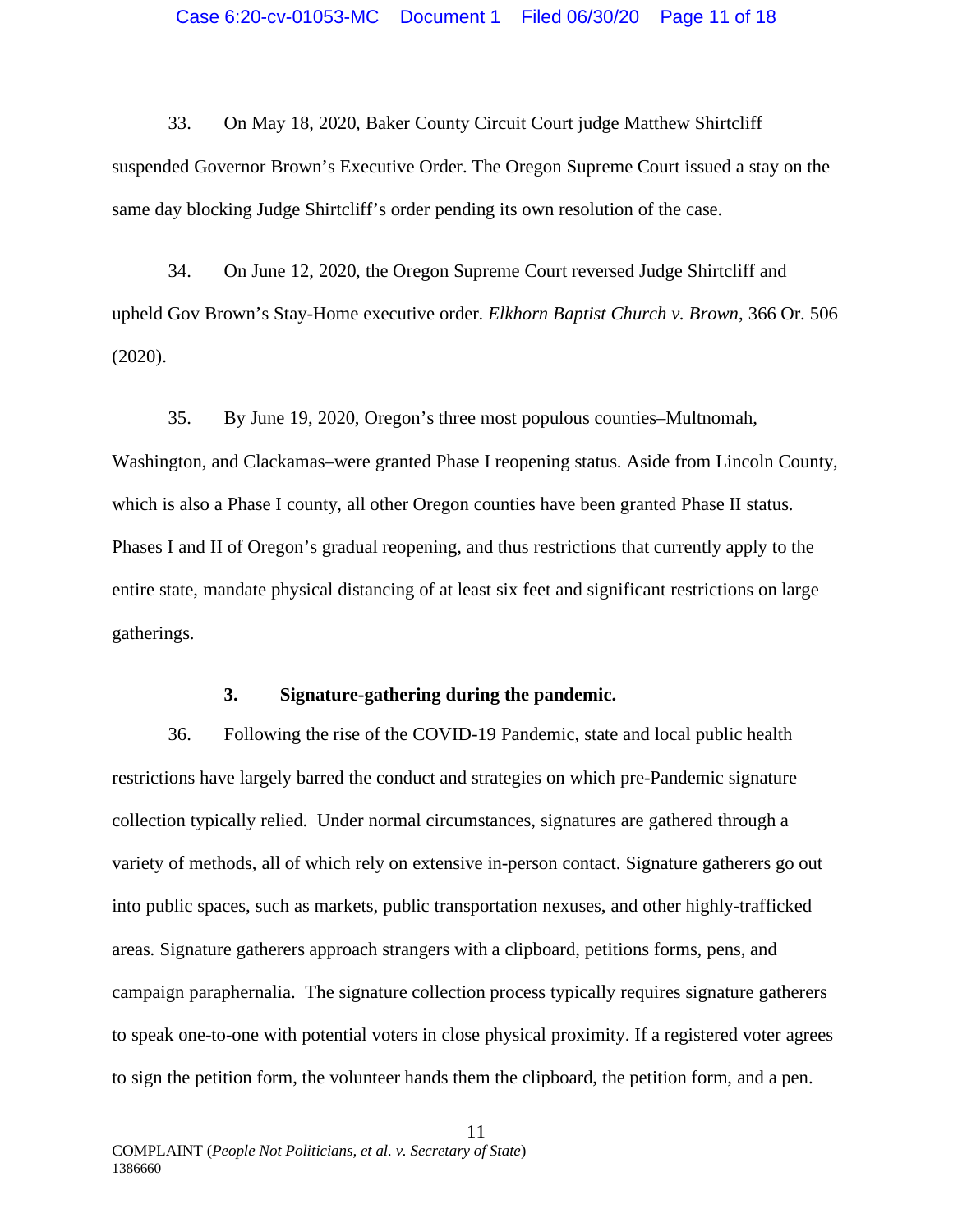## Case 6:20-cv-01053-MC Document 1 Filed 06/30/20 Page 12 of 18

The volunteer may also give the voter campaign literature and paraphernalia. Naturally, this interaction involves passing items back and forth between the volunteer and voter. Volunteers repeat this type of interaction—in spaces far closer than six feet apart—with at least tens of voters in a typical canvassing "shift." This is exactly the type of activity Pandemic public health restrictions have prohibited.

37. The disruption of normal signature-collecting methods extends beyond socialdistancing restrictions. Through shelter-in-place orders, Oregonians have been ordered under penalty of law to stay at home. Restaurants, government buildings, schools, and other establishments where Plaintiffs would traditionally have been able to gather signatures have been closed or access has been sharply limited. People also are prohibited from gathering in parks and other areas in substantial numbers. Even if traditional signature gathering methods were currently legally permissible, they would run counter to public health concerns and potentially pose risks to PNP's signature gatherers and potential voters.

38. Although Oregon does permit campaigns to mail petitions to voters for signature and permits voters to download, print, and sign petitions and then mail them back, these are typically used as supplemental signature gathering methods and do not produce the same number of signatures as quickly or efficiently as in person signature gathering. See *Meyer v. Grant*, 486 U.S. 414, 422 (1988) (striking down a prohibition against the use of paid petition circulators and calling direct one-on-one communication "the most effective, fundamental, and perhaps economical avenue of political discourse").

39. Accordingly, given the Pandemic's widespread disruption of the activity on which traditional signature gathering depends during the entirety of the period during which PNP was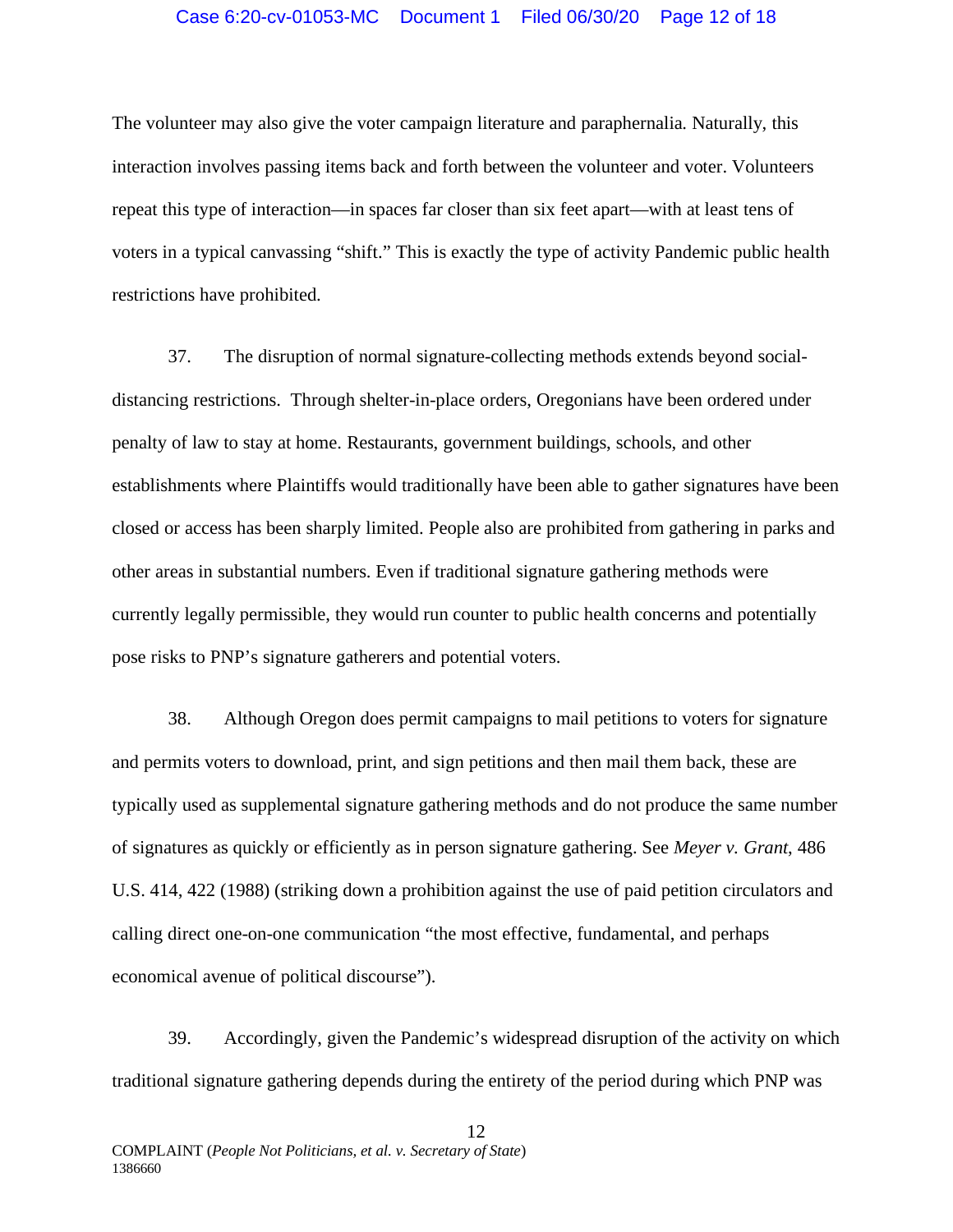authorized to collect signatures, it is implausible that PNP will be able to gather the required number of signatures or meet the signature submission deadline.

# **4. Oregon and other states have taken action to protect political speech in light of COVID-19**

40. Oregon and other states, recognizing the Pandemic's extraordinarily disruptive effect on normal life, have taken affirmative steps to adjust their regulations and procedures to help protect and ensure continued political participation.

41. Typically, Oregonians can participate in public meetings in a variety of ways, including by attending meetings in person and providing in person testimony. Due to the pandemic, on April 15, 2020, Governor Brown issued an Executive Order requiring that public meetings in the state make available a method for the public to attend the meeting at the same time that it occurs, whether by telephone, video, or other electronic means. Or. Exec. Order No. 20-16 (Apr. 15, 2020).

42. Other jurisdictions in the United States have also taken steps to protect political speech during the Pandemic, including changing the rules for elections and initiatives. For example, sixteen states have either postponed their primary elections in response to the pandemic or moved their election to vote-by-mail, including Alaska, Connecticut, Delaware, Georgia, Hawaii, Indiana, Kentucky, Louisiana, Maryland, New Jersey, New York, Ohio, Pennsylvania, Rhode Island, West Virginia and Wyoming. Nick Corasantini & Stephanie Saul, 16 States Have Postponed Primaries During the Pandemic. Here's a List., N.Y. Times (May 27, 2020), https://www.nytimes.com/article/2020-campaign-primary-calendar-coronavirus.html.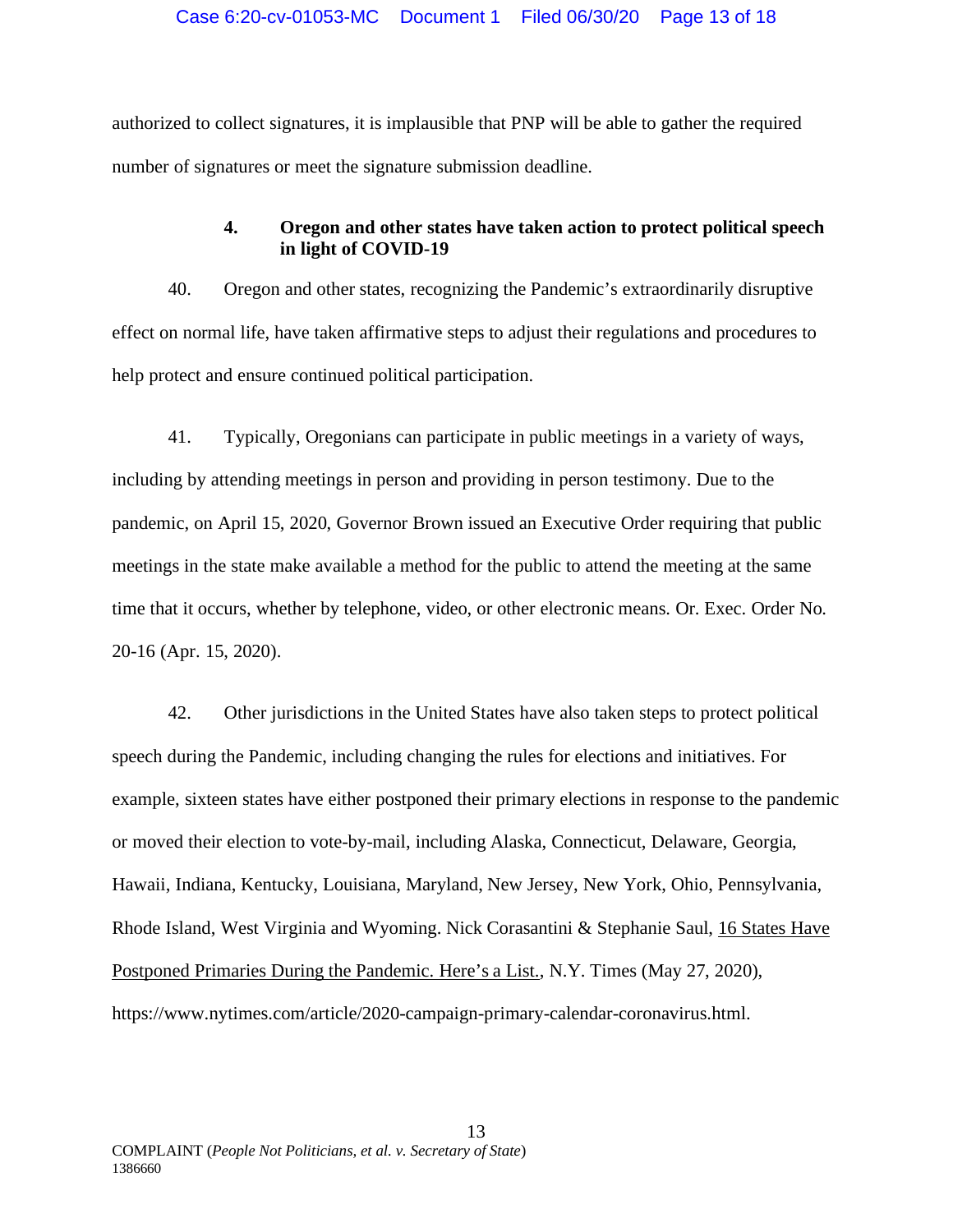#### Case 6:20-cv-01053-MC Document 1 Filed 06/30/20 Page 14 of 18

43. Additionally, several courts have granted relief in light of the impact of COVID-19 on signature gathering across the United States. A Virginia state court granted a preliminary injunction and ordered a reduction in the number of signatures needed for candidates to enter Virginia's primary election from 10,000 to 3,000. The court found that "the circumstances as they exist in the Commonwealth of Virginia and across the United States are not normal right now," and that the regulations requiring the signatures were not narrowly tailored because they "do[ ] not provide for emergency circumstances, like those that currently exist." *Faulkner v. Va. Dep't of Elections*, No. CL 20-1456, slip op. at 3 (Va. Cir. Ct. Mar. 25, 2020).

44. For candidates seeking access to the ballot in Massachusetts, the Massachusetts Supreme Judicial Court ordered a reduction in signature requirements by 50%, an extension of the deadline for filing signatures, and allowing electronic over wet-ink signatures. The court found that "these extraordinary times of a declared state of emergency arising from the COVID-19 pandemic create an undue burden on prospective candidate's constitutional right to seek elective office." *Goldstein v. Sec'y of Commonwealth*, 142 N.E.3d 560, 564 (Mass. 2020).

45. A federal court in Arkansas granted a motion for preliminary injunction made by the plaintiffs to allow collecting signatures outside of previous in-person requirements. *Miller v. Thurston*, No. 5:20-CV-05070 (W.D. Ark. May 26, 2020).

46. In Nevada, a federal court granted a preliminary injunction that extended the deadline for submitting a complete petition in light of the pandemic. The court agreed with the plaintiffs, finding that "as plaintiffs have no chance of getting their initiative on the ballot without an extension, their First Amendment rights have been violated." *Fair Maps Nevada v. Cegavske*, No. 3:20-cv-00271, slip op. at 27 (D. Nev. May 29, 2020).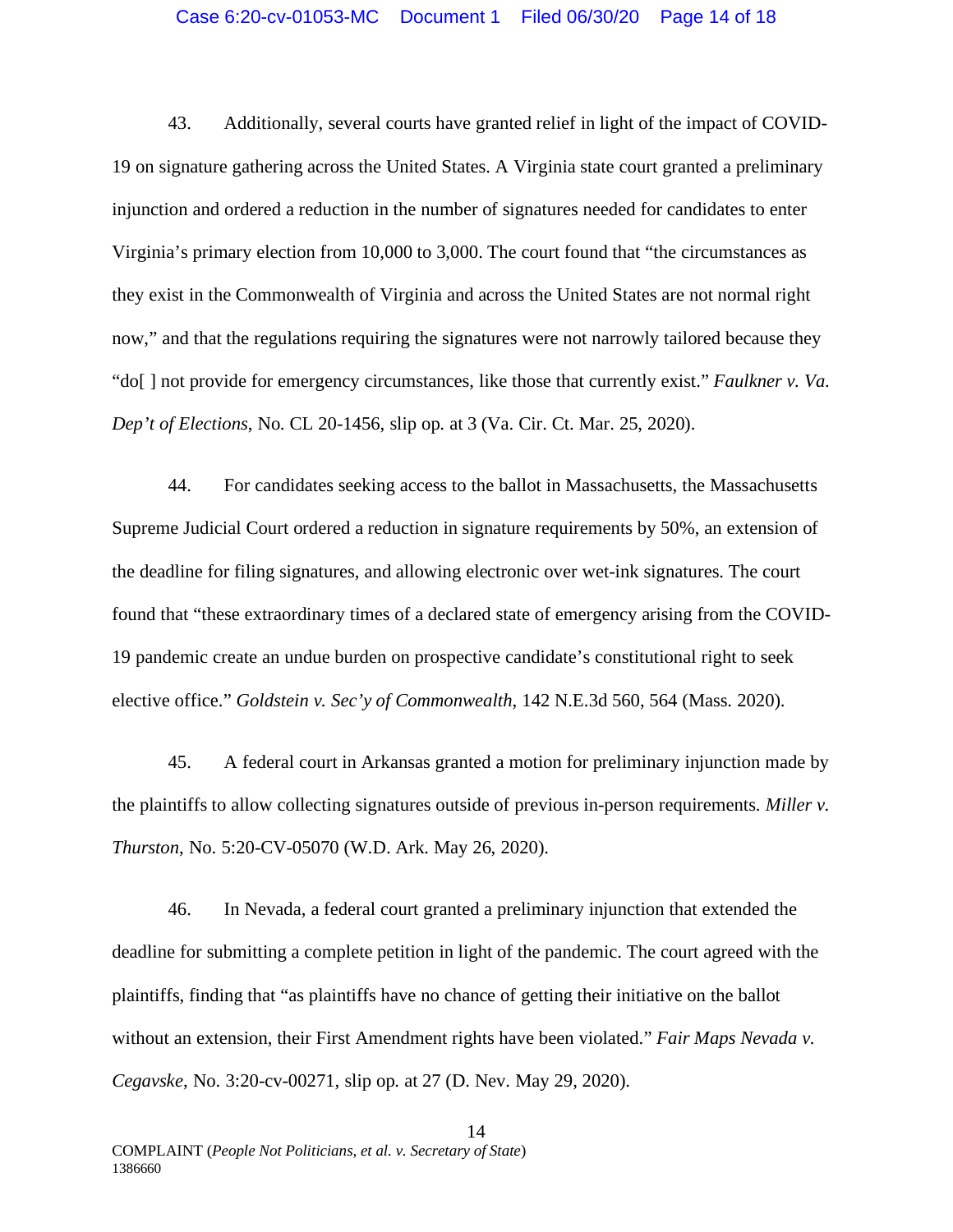### Case 6:20-cv-01053-MC Document 1 Filed 06/30/20 Page 15 of 18

47. A federal court in Michigan granted a motion for preliminary injunction that lowered the signature requirement to place an initiative on the ballot and delayed the deadline to file initiative petitions. The court determined that "the reality on the ground for Plaintiff and other candidates is that state action has pulled the rug out from under their ability to collect signatures." *SawariMedia LLC v. Whitmer*, No. 20-CV-11246, slip op. at 6 (E.D. Mich. June 11, 2020).

48. A Michigan state court suspended a ban on using signatures that are more than 180 days old. *Fair and Equal Michigan v. Benson*, No. 20-000095-MM (Mich. Ct. Cl. Jun. 10, 2020).

49. The 7th Circuit granted an extension of the petition submission deadline for third party candidates and lowered the number of required signatures. *Libertarian Party of Illinois v. Cadigan*, No. 20-1961 (7th Cir. June 21, 2020).

50. PNP approached the Oregon Secretary of State to request accommodations similar to those described above given the challenges faced by PNP, through no fault of its own, during the authorized signature collection period. Specifically, PNP requested that Oregon's signature submission deadline during this unique time be extended until August 17 and the 2018 threshold for referenda (58,789) be adopted as the most appropriate basis of demonstrating sufficient support in light of the pandemic-related orders prohibiting in-person signature gathering.

51. The Secretary of State refused PNP's request and made no adjustment to its pre-Pandemic requirements to account for the current exceptional circumstances and burdens on signature-gathering activities.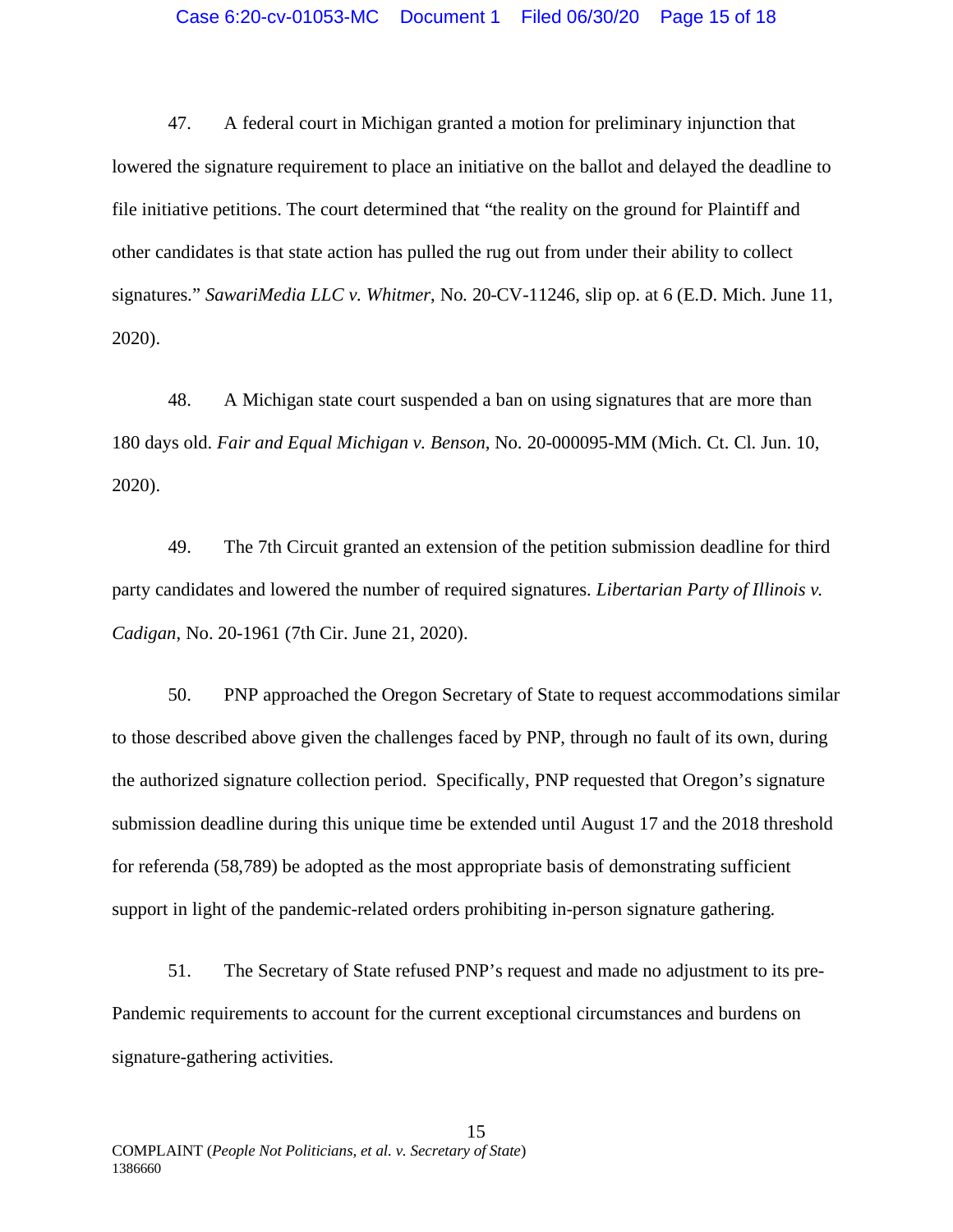## **CAUSE OF ACTION**

## **COUNT I – Undue Burden on Ballot Access and Rights to Freedom of Speech and Association Under the First and Fourteenth Amendments to the U.S. Constitution**

52. Plaintiffs reallege and incorporate by reference all prior paragraphs as though fully set forth herein.

53. The First Amendment and Fourteenth Amendment to the United States Constitution secure the rights of Oregonians to speech and political expression free from government interference or hinderance. Circulation of petitions is core protected speech. *Prete v. Bradbury*, 438 F.3d 949, 961 (9th Cir. 2006); see also *Meyer v. Grant*, 486 U.S. 414, 420 (1988).

54. Regulations and restrictions on the right to vote and engage in political expression is assessed under the sliding-scale standards established by *Anderson v. Celebrezze*, 460 U.S. 780 (1984) and *Burdick v. Takushi*, 504 U.S. 428 (1992). If a severe burden on these rights are established, then strict scrutiny applies. *See, e.g.*, *Harper v. Virginia Board of Elections*, 383 U.S. 663 (1966).

55. The challenged restrictions, Oregon's pre-Pandemic signature count requirement and submission deadline as applied to PNP during the Pandemic and related public health orders, impose a severe burden on the Plaintiffs' First and Fourteen Amendment rights by making it nearly impossible to place the initiative on the ballot. This severe burden earns strict scrutiny for the challenged regulations under the *Anderson*/*Burdick* standard. *Angle v. Miller*, 673 F.3d 1122, 1133 (9th Cir. 2012).

56. Defendant's maintenance of both the pre-Pandemic number of signatures required as well as the deadline for submitting signatures cannot survive strict scrutiny in light of the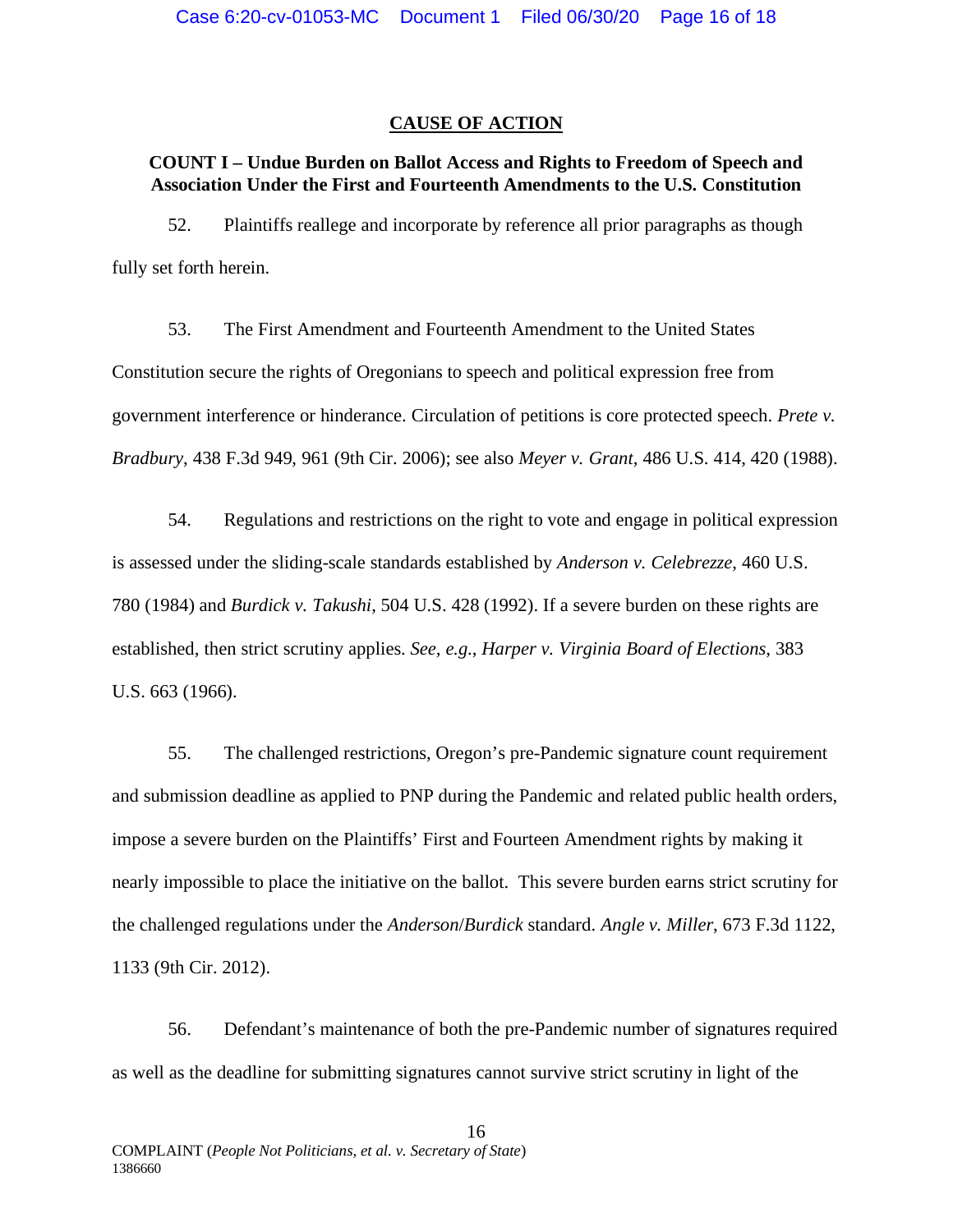## Case 6:20-cv-01053-MC Document 1 Filed 06/30/20 Page 17 of 18

government regulations in response to the COVID-19 pandemic. The requirements as applied to PNP are not narrowly tailored to further a compelling government interest.

57. Moreover, Defendant has no compelling interest in effectively barring the Initiative from appearing on the ballot. The Defendant's interest in ensuring that the Initiative has enough verified public support before appearing on the ballot can be accomplished through less restrictive means.

58. Requiring the Initiative to be submitted for verification with 149,360 signatures by July 2, 2020 will likely unnecessarily preclude the Initiative from appearing on the ballot. More time can—and should be—allotted to collect and verify signatures and the signature threshold should be lowered to ensure Plaintiffs' right to engage in political speech is sufficiently protected. Doing so will not compromise the government's interest in ensuring that only verified initiatives are included on the ballot or that sufficient support for the initiative exists to place it on the 2020 ballot. Even if more time is allotted to gather the required signatures, the Defendant and her employees in the Secretary of State's office will have sufficient time to verify the Initiative. And even if fewer signatures are required to be submitted for verification, the Defendant and her employees will still be able to confirm the significant voter support for placing the matter on the ballot.

59. Absent relief from this Court, Plaintiffs will suffer irreparable harm. Plaintiffs have no adequate remedy at law. If the court does not order relief, Plaintiffs will be prevented from engaging in constitutionally protected speech in violation of the First and Fourteenth Amendments. In addition, Plaintiffs will be unable to place before the voters an option to change